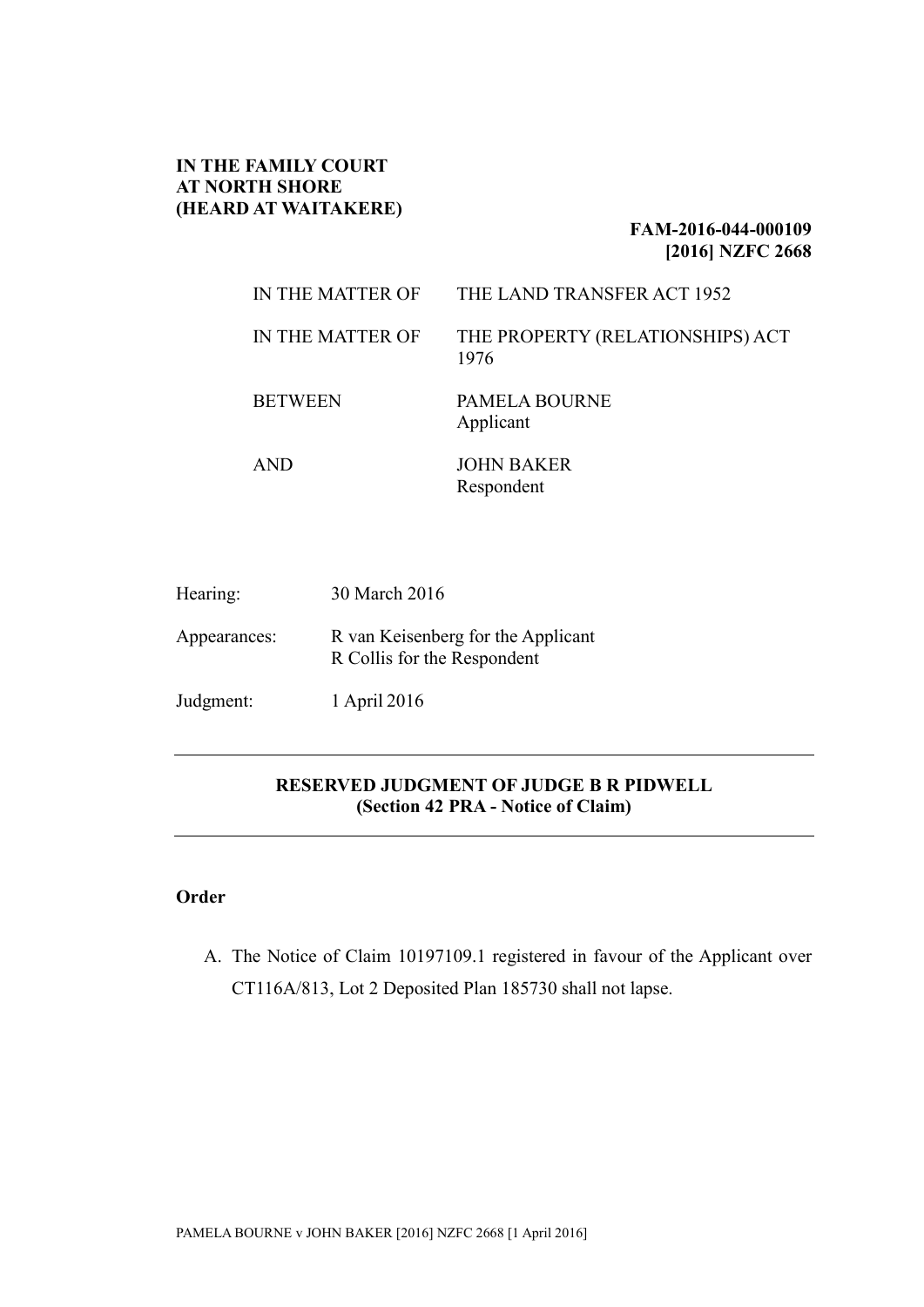[1] The applicant has lodged a Notice of Claim under s 42 of the Property (Relationships) Act 1976 ("the Act") against land owned by a company. The respondent is the sole director and shareholder of that company. He has filed a notice for the claim to lapse. Unless the Court directs otherwise, the Notice of Claim will lapse on 5 April 2016.

[2] The onus is on the applicant to establish that she has an arguable case that the notice should remain. If she can establish that, the notice should remain to protect her rights as the non-owning spouse from being defeated.<sup>[1](#page-1-0)</sup>

#### **Need for urgency**

[3] On 8 March 2016 the applicant filed a Without Notice application for an interim order preventing a Notice of Claim from lapsing or alternatively seeking a reduction of time for filing a Notice of Defence. His Honour Judge Neal placed the application on notice and abridged the time to seven days. He directed an urgent one hour hearing.

[4] On 21 March 2016 the respondent signed a Notice of Defence, which was filed on 24 March 2016, the last working day before the Easter holiday period.

[5] A hearing took place in the Waitakere District Court on an urgent basis on the first working day after the Easter holiday period.

[6] The prescribed periods set out in s 145 of the Land Transfer Act 1952 mean that the notice will lapse on 5 April 2016, unless the Court directs otherwise. It is within that context and the urgency of those timeframes that this decision is issued.

<span id="page-1-0"></span> <sup>1</sup> (*Pacific Homes Limited) In Receivership v Consolidated Joineries Limited* (1996) 32 NZLR 652 (CA); *Moriaty v Roman Catholic Bishop of Auckland* 1982 5 MPC 98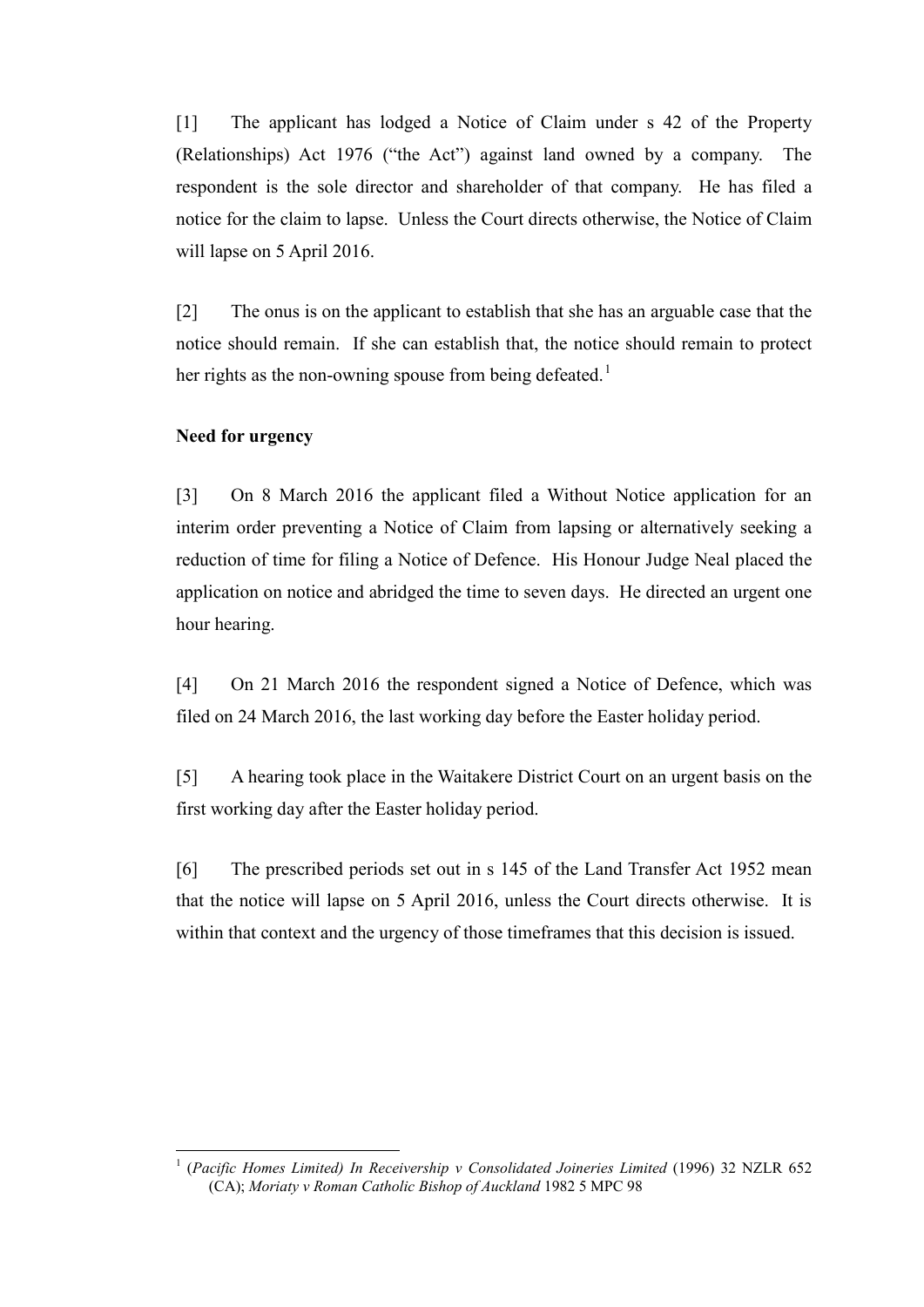## **What is the applicant's evidence?**

- [7] The applicant deposes the following:
	- She was in a de facto relationship with the respondent from 2003 to 2015.
	- She met him in her capacity as a real estate agent acting for the vendor of a 20.8 hectare property at [address deleted] ("the property").
	- The respondent's company, Matakana Museum Limited ("MML") purchased the property for \$590.000.
	- The Matakana Country Park was established on the property which she helped set up and contributed to both financially and non-financially. She contributed in part \$200,000. The park now comprises a wedding chapel, woolshed, playground, restaurant, shops and equestrian centre and has an estimated worth of over \$10 million dollars.
	- The parties lived in apartments on the property for a number of years.
	- Upon separation, she instructed counsel to write to the respondent to enter into a separation and relationship property agreement. The respondent's reply through counsel was to deny the fact that the parties were in a de facto relationship and that the respondent owned any assets.
	- On 22 September 2015 she registered a Notice of Claim under s 42(1) of the Act which states that the respondent is the sole director and shareholder of MMML which is the registered proprietor of the property and that her interest is a beneficial interest as a de facto partner of 13 years.
	- She received a Notice to Lapse on 2 March 2016 although the notice was dated 24 February 2016.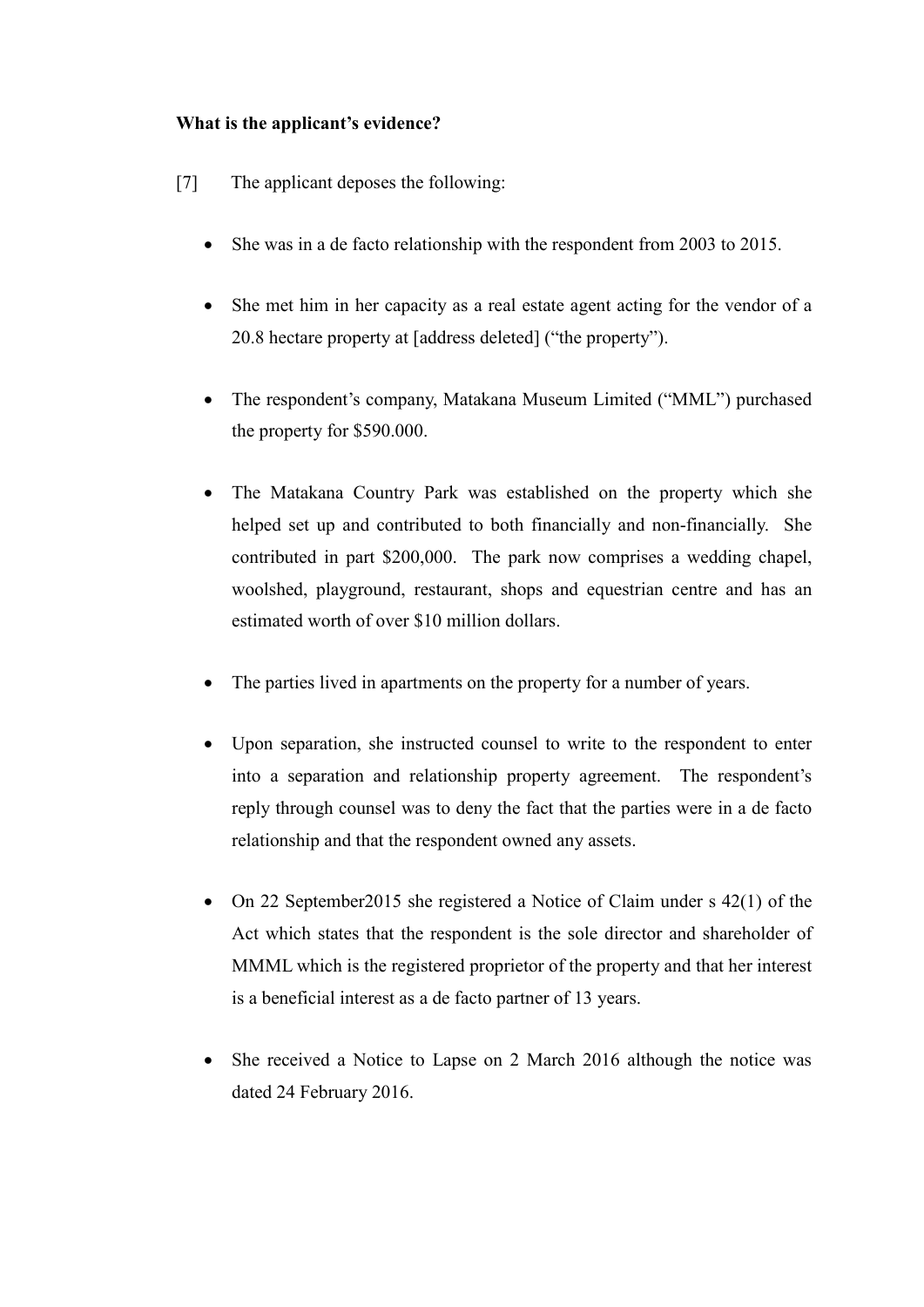- She summarises the relationship as being de facto partners and attaches a copy of the respondent's Will dated 2011 which leaves half his residuary estate to her and appoints her as a trustee in respect of the testamentary dispositions to [relationship details deleted].
- She summarises her contributions to the property and relationship as financially supporting him, financial contributions to the development of the property, purchasing apartments to assist with lending to develop the property, helping design, build and promote the property, finding tenants, opening the restaurant, planting and assisting with wedding functions.
- She annexes an agreement for sale and purchase of the property dated January 2014 with a sale price of \$4.5 million. The sale did not proceed.
- She is concerned that the respondent is actively promoting the sale of the property which will prejudice her pending claim under the Property (Relationships) Act 1976 and a constructive/resulting/remedial trust claim.

## **What is the respondent's evidence?**

- [8] The respondent deposes the following:
	- He denies that the parties were in a de facto relationship but says they were in a non-exclusive girlfriend/boyfriend relationship from 2003 to 2015.
	- He met the applicant after the purchase of the property
	- The property was purchased by MML as a trustee of Matakana Museum Trust which was established before he met the applicant.
	- The applicant's only contribution to the Matakana Country Park was to pick colours for the fireplace blocks in the restaurant.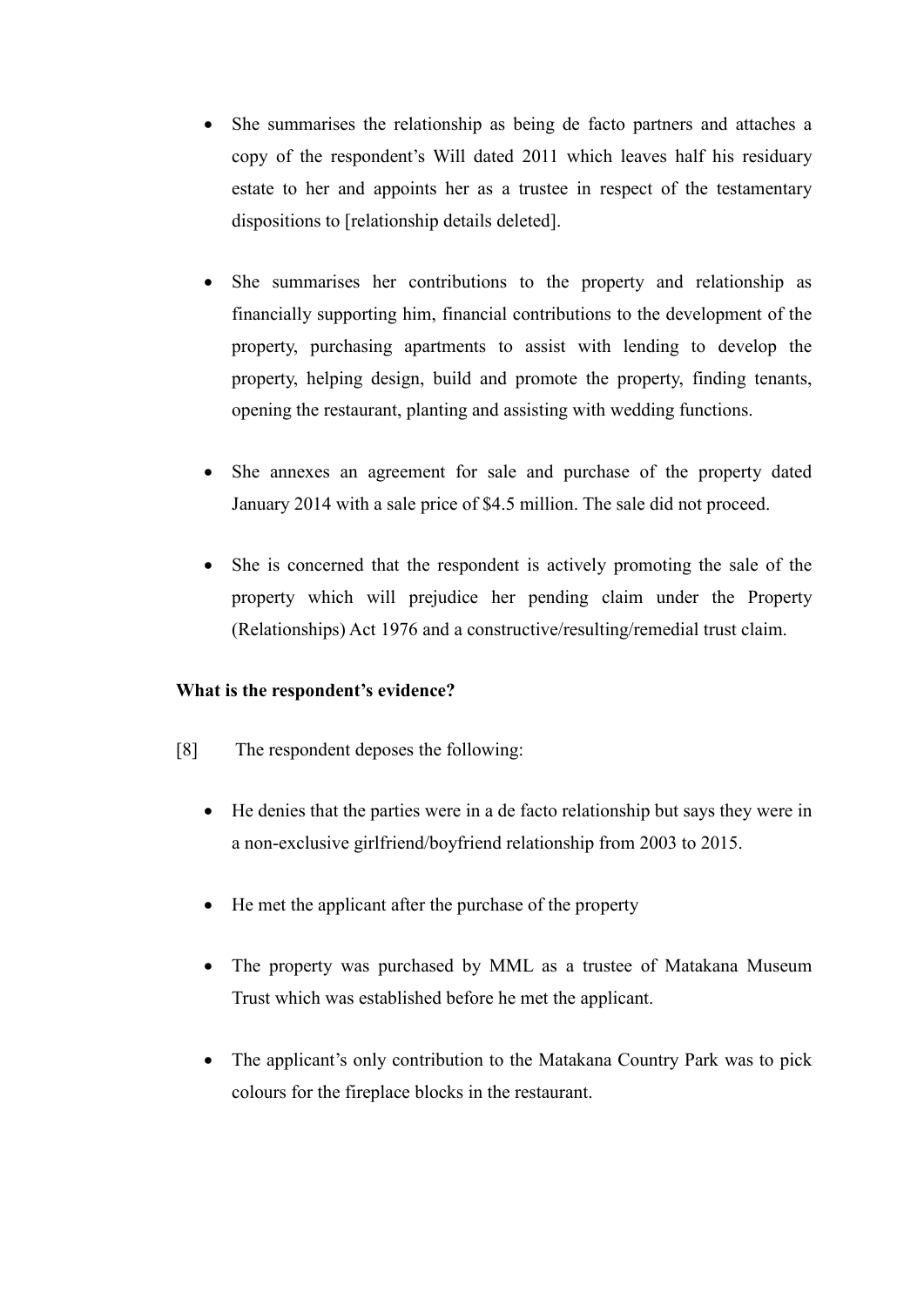- The applicant did not contribute financially or non-financially to the property or relationship.
- He acknowledges the Will in 2011 but notes the testamentary disposition to the applicant would have been modest and in any event he changed the Will the following year.

[9] A historical search of the certificate of title to the property shows that it was purchased by a company called Horseworld Limited which changed its name to Matakana New Zealand Limited on 22 July 2003.

[10] His evidence is supported by an affidavit from Andrea Vujnovich who has known him since 2004 and deposes that from her perspective the parties were not in a de facto relationship.

# **Is the fact that the property is owned by a third party company fatal to this application?**

[11] The District Land Registrar accepted the applicant's Notice of Claim filed under s 42 of the Act on 22 September 2015.

[12] The respondent challenges the application for the notice to remain on the basis that the registered proprietor of the land in question has not been served, and is not a party to these proceedings. He submits it is axiomatic that the registered owner of the land should be involved in these proceedings.

[13] Two requirements are needed to lodge a Notice of Claim. Firstly the claimant must have been in a relationship with the registered proprietor of the land, or a person who is entitled to, or is beneficially interested, in the land.  $2$  Secondly, there must be an unresolved claim to an interest in the land in question under the PRA.<sup>[3](#page-4-1)</sup>

[14] In respect of the first requirement, the applicant is not asserting that she was in a de facto relationship with the registered proprietor of the land, but rather a

<span id="page-4-1"></span><span id="page-4-0"></span><sup>&</sup>lt;sup>2</sup> *Arrow Farms Limited v Jackson* (1991) 7 FRNZ 561<sup>3</sup> Fisher on Matrimonial and Relationship Property, at 9.17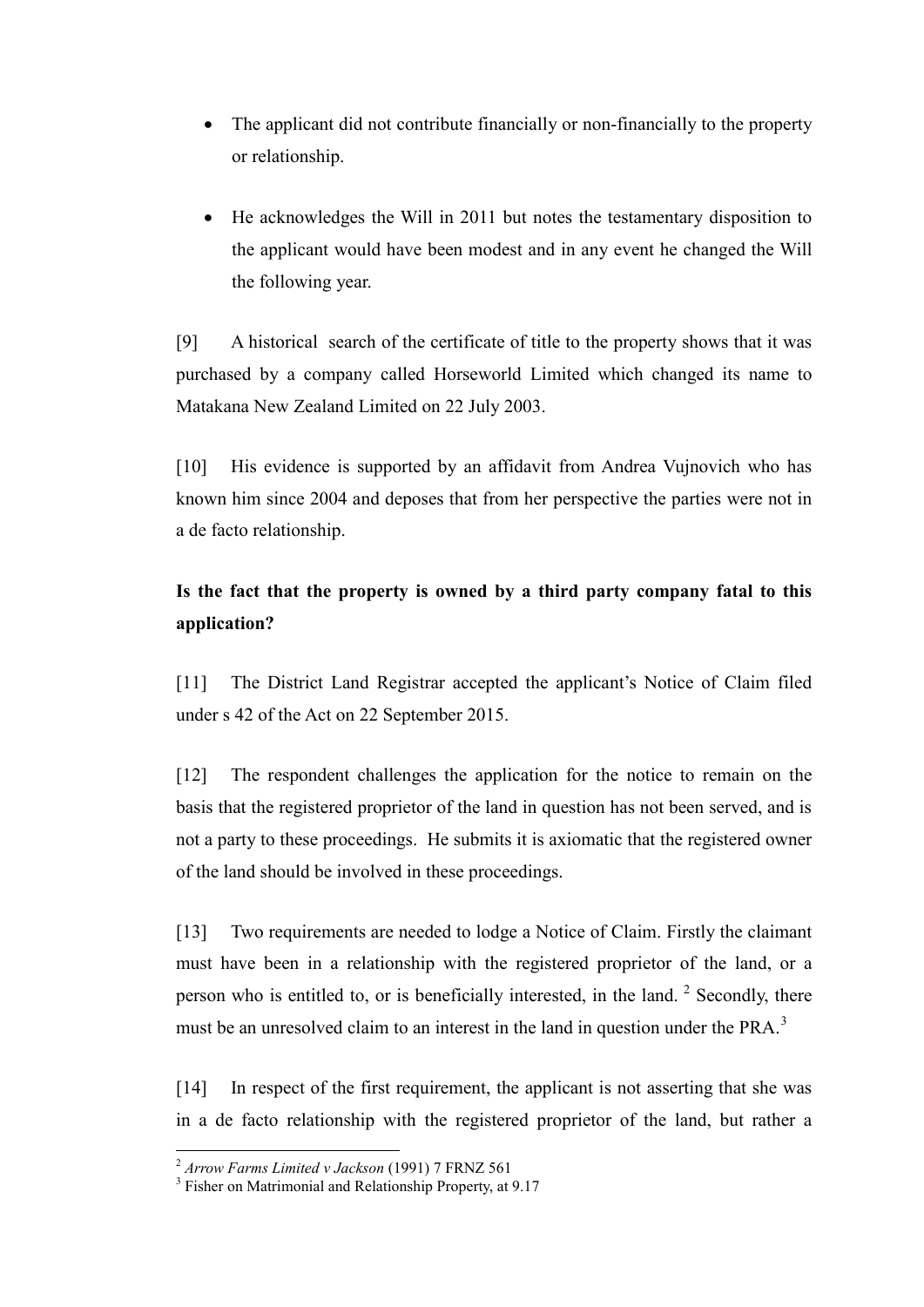person who is entitled to or is beneficially interested in the land, namely the respondent.

Justice Holland in *Arrow Farms Ltd v Jackson[4](#page-5-0)* noted at 565:

"… 'Claim to an interest' should not be defined narrowly or strictly. Whether the claim in the end will be substantiated will be a matter for the court to determine if the disputes come to final resolution".

[15] I accept that there is no provision to lodge a s 42 Notice of Claim against land owned by a third party, a trustee of a family trust or a company *merely* on the ground that the spouse is a settler or shareholder. [5](#page-5-1) However, if the applicant has an arguable case that the respondent has a *personal beneficial* interest in the land, then a Notice of Claim is available. [6](#page-5-2)

[16] It is accepted that the respondent is the sole shareholder and sole director of MML which is the registered proprietor of the property. He was present in Court for the purpose of the hearing. The fact the company is not formally part of these proceedings does not mean that the notice should lapse by virtue of that fact alone. In order to maintain the notice, the applicant must establish that she has been in a relationship with "a person who is entitled to or beneficially interested in the land". On her evidence she was in a de facto relationship with the respondent who she claims is entitled to or is the beneficial owner of the land by virtue of a constructive trust, or resulting trust. Therefore, the registered owner need not be a party to this application.

[17] Within the context of this application, where the respondent is the sole director and shareholder of a company, of which he alleges is a trustee of a trust, there is a need for "worldly realism".<sup>[7](#page-5-3)</sup> In the latest *Clayton v Clayton* decision, the Supreme Court has acknowledged that the PRA is a piece of social legislation and that "strict concepts of property law may not be appropriate in the relationship property context". It would be unjust in my view for the Notice of Claim to lapse on the ground that the registered owner (MML) was not part of the proceedings, when

<span id="page-5-0"></span> <sup>4</sup> Above n.2

<sup>&</sup>lt;sup>5</sup> Beric v Beric Holdings Limited 1986 2 FRNZ 522 (HC); Cijffers v Cijffers (1989) 5 FRNZ 694 (HC)<br><sup>6</sup> Heazelwood v Joie de Vivre Canterbury Limited [2015] NZCA 215<br><sup>7</sup> Clayton v Clayton [2016] NZSC 29 at [79]

<span id="page-5-3"></span><span id="page-5-2"></span><span id="page-5-1"></span>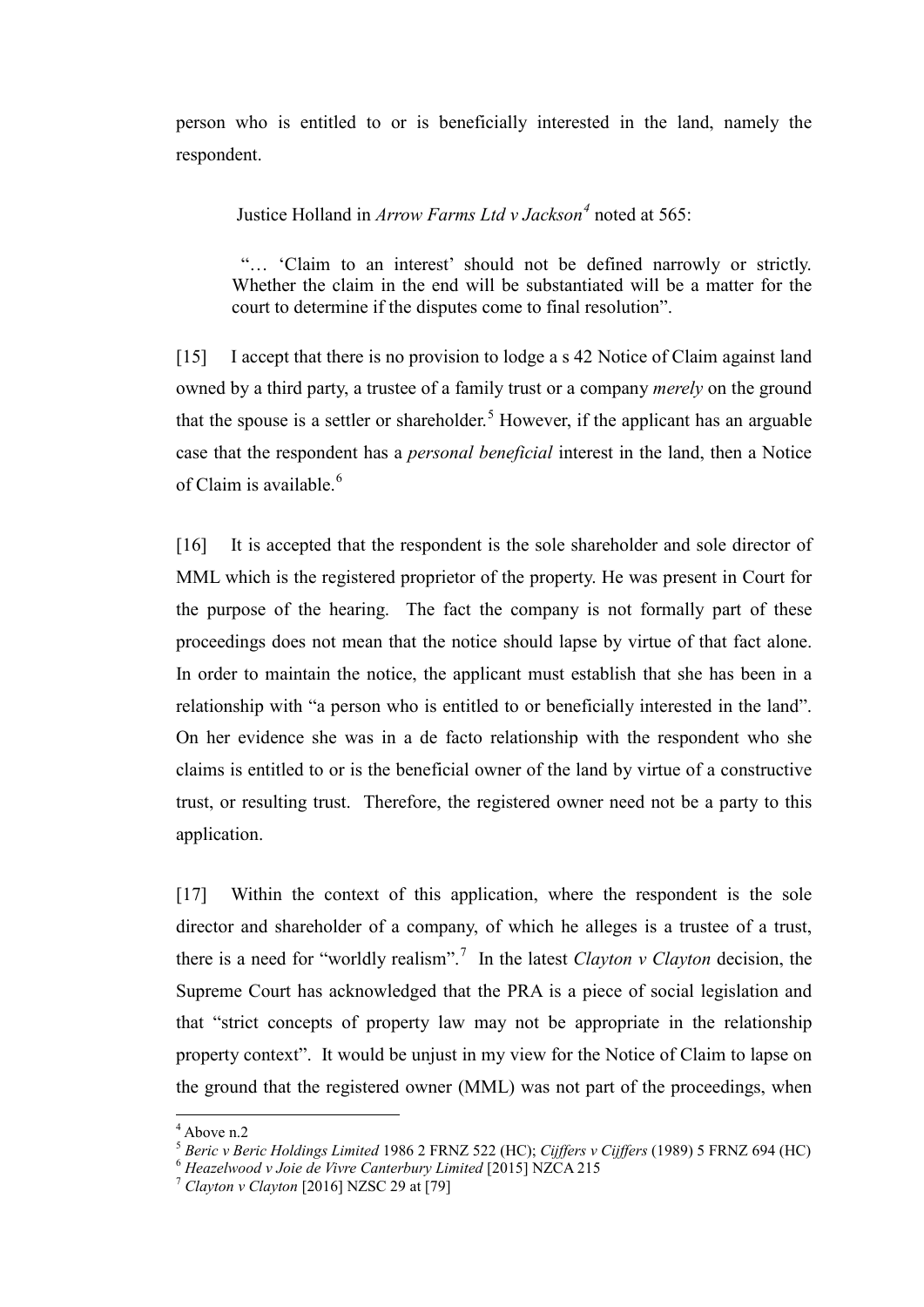the respondent is the only person or entity involved in that company, and he was present in court when the matter was argued.

## **Does the applicant have an arguable case?**

[18] In order for the applicant to establish that the Notice of Claim should remain, she must put forward an arguable case that:

- (a) The respondent has a beneficial interest in the property owned by the company (or the trust) on the basis of a constructive trust
- (b) That his interest falls within the definition of property under the PRA, and
- (c) That she has an interest in his interest because it potentially falls within the relationship property pool

[19] The applicant asserts that the respondent is the beneficial owner of the land, by virtue of the fact that he is the sole director and shareholder of the company which owns the land. Alternatively, if indeed the company owns the land in its capacity as trustee for a trust, he has a beneficial interest by virtue of the powers under that trust, and the property rights arising from those powers under a resulting or constructive trust. [8](#page-6-0) She will be relying on the well known principles in *Lankow v Rose*, <sup>[9](#page-6-1)</sup> that she has a claim to a share in his beneficial interest and increase in value of the property by virtue of her de facto relationship with him, contributions, reasonable expectation that she have an interest in the property, and that the respondent should reasonably be expected to yield her that interest.

[20] A beneficial interest under a constructive or resulting trust does fall within the definition of property under section 2 of the PRA.<sup>[10](#page-6-2)</sup> A claim to such an interest is capable of sustaining a Notice of Claim under the PRA.<sup>[11](#page-6-3)</sup>

<span id="page-6-2"></span>

<span id="page-6-1"></span><span id="page-6-0"></span><sup>&</sup>lt;sup>8</sup> The trust deed was not in evidence, so those powers could not be assessed.<br>
<sup>9</sup> *Lankow v Rose* [1995] NZLR 277 (CA)<br>
<sup>10</sup> See for example *Heazlewood v Joie De Vivre Canterbury Ltd* [2015] NZCA 213<br>
<sup>11</sup> Above n10:.

<span id="page-6-3"></span>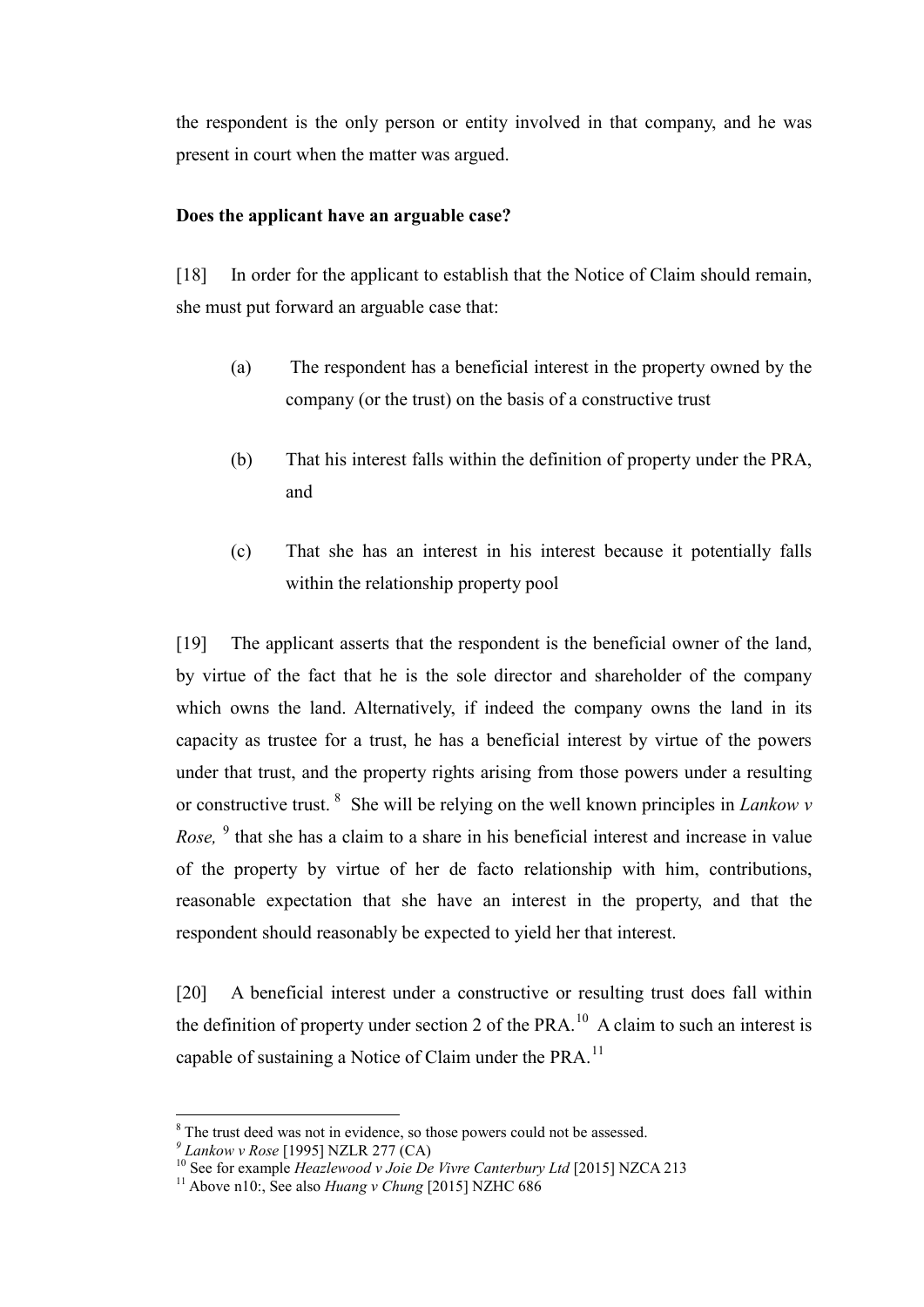# [21] The Supreme Court has recently said:  $12$

"the property definition in s2 of the PRA must be interpreted in a manner that reflects the statutory context. We see the reference to "any other right or interest" when interpreted in the context of social legislation, as the PRA is, as broadening traditional concepts of property and as potentially inclusive of rights and interests that may not, in other contexts, be regarded as property rights or property interests."

[22] I find that there is at least an arguable case that the respondent has a beneficial interest in the property at [address deleted] and that the applicant has a claim to that under the PRA. There is evidence of a relationship between them. It will need to be determined if it is a qualifying relationship, but there is prima facie evidence in the form to the Will and the applicant's evidence. The fact that the respondent is the sole director and shareholder of the company which owns the land establishes in my mind that he has a personal interest in it in some form. The relationship between the MML and a trust is yet to be established. Whether the applicant's claims ultimately succeed is a matter for subsequent determination, but there is an arguable case.

[23] I accept the applicant's submission that the Court must be alert to situations where a party has structured their affairs in such a way as to divest themselves legal ownership of property. The recent progress of the Clayton case through the appellate Courts shows a clear acknowledgment of the need for equity to intervene in such circumstances when the outcome would not accord with the principles of the PRA.

[24] The central purpose of a s42 Notice of Claim is to protect the non-owning spouse, so that their claim or rights are not defeated, pending resolution of the substantive issues. These parties are at the very outset of PRA proceedings.<sup>[13](#page-7-1)</sup> It would be highly prejudicial for the Notice of Claim to lapse at this juncture.

<span id="page-7-1"></span><span id="page-7-0"></span><sup>&</sup>lt;sup>12</sup> Above n.t 7 at [38] <sup>13</sup> Noting that the applicant indicated she is likely to file relationship property proceedings and resulting / constructive trust claim imminently